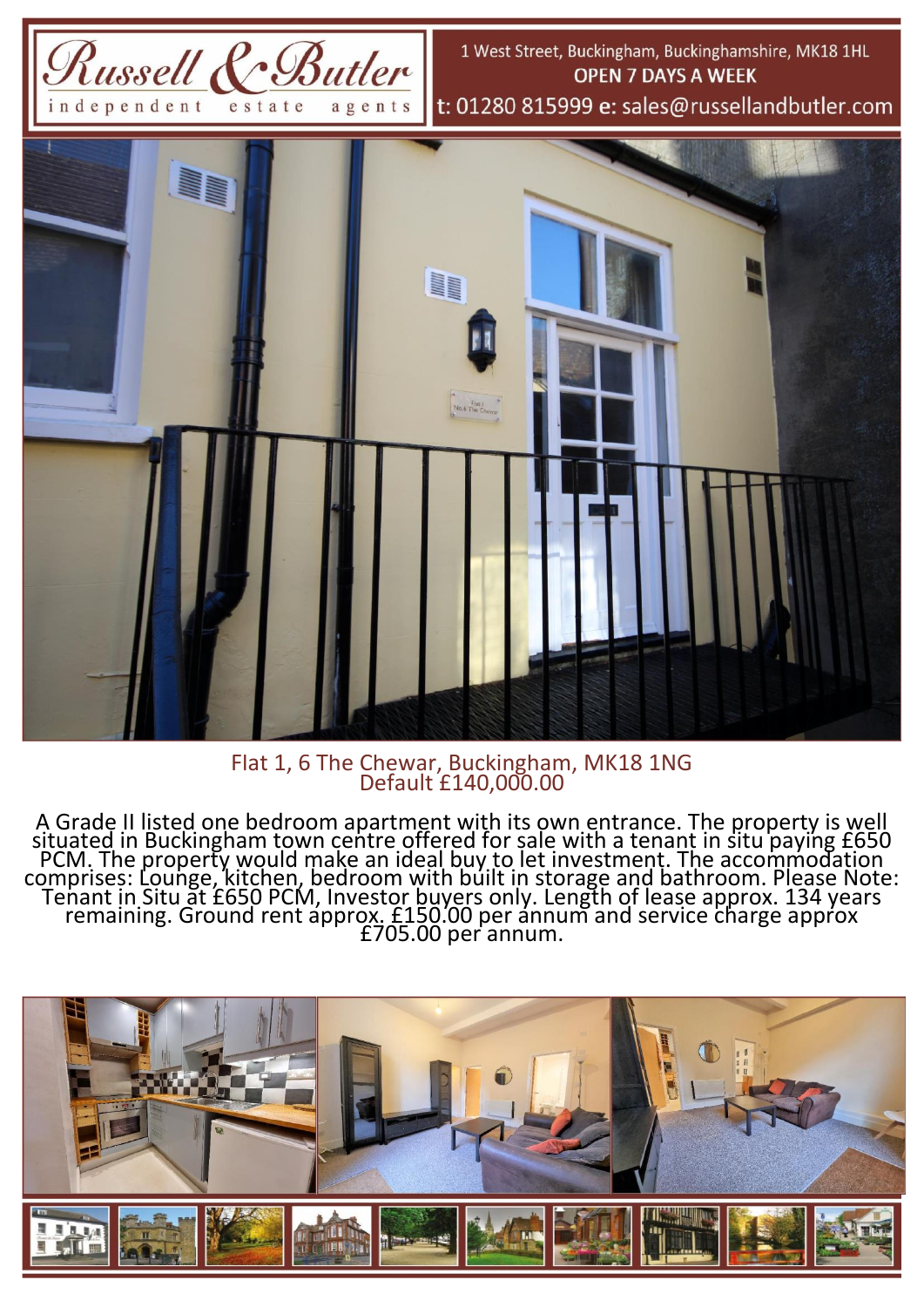### **Entrance**

Door to;

#### **Living Room**

**12' 2" X 11' 3" (3.73m X 3.45m)** Electric heater.

#### **Kitchen**

### **6' 11" X 4' 9" (2.12m X 1.45m)**

Fitted to comprise inset drainer stainless steel sink unit with mono bloc mixer tap and cupboard under, a further range of base and eye level units, beech wood work surfaces with ceramic tiling to water sensitive areas, four ring electric hob with stainless steel extractor hood over, electric oven under, electric heater.

#### **Hall**

Airing cupboard housing hot water tank, plumbing and space for washing machine.

#### **Bedroom**

#### **9' 1" X 8' 3" (2.78m X 2.53m)**

Electric heater, sash window, built in wardrobe with rail, two built in storage cupboards above.

#### **Bathroom**

White suite of panel bath with shower over, splash screen, wash hand basin with mixer tap and cupboard under, W/C, extractor fan, electric heater.

#### **Please Note**

All main services are connected with the exception of gas.

Council Tax Band A. Length of lease approx. 134 years remaining.

# **Mortgage Advice**

If you require a mortgage, we highly recommend that you speak to our Independent Mortgage Adviser Clare Jarvis. Clare is associated with Mortgage Advice Bureau which is one of the largest and best broker firms in the country, having access to the whole of market and due to the volume of mortgages they place often get exclusive rates not available to others too. Please contact Clare on 01280 815999 or 07772 159555. Alternatively, you can emai[l clare.Jarvis@mab.org.uk.](mailto:clare.Jarvis@mab.org.uk)

# **N.B.**

Measurements on floor plan are approximate due to, amongst other things, wall thickness etc. These are therefore not to be relied on. For more accurate measurements, please see full property brochure where the measurements are shown both in imperial and metric.





All measurements are within 3 inches. Russell & Butler have not tested any apparatus, equipment, fixtures or services and it is in the buyer's interest to check the working condition of any appliances. These particulars, whilst believed to be accurate are set out as a general outline only for guidance and do not constitute any part of an offer or contract. Intending purchasers should not rely on them as statements of representation of fact, but must satisfy themselves by inspection or otherwise as to their accuracy. No person in this firm's employment has the authority to make or give any representation or warranty in respect of the property.